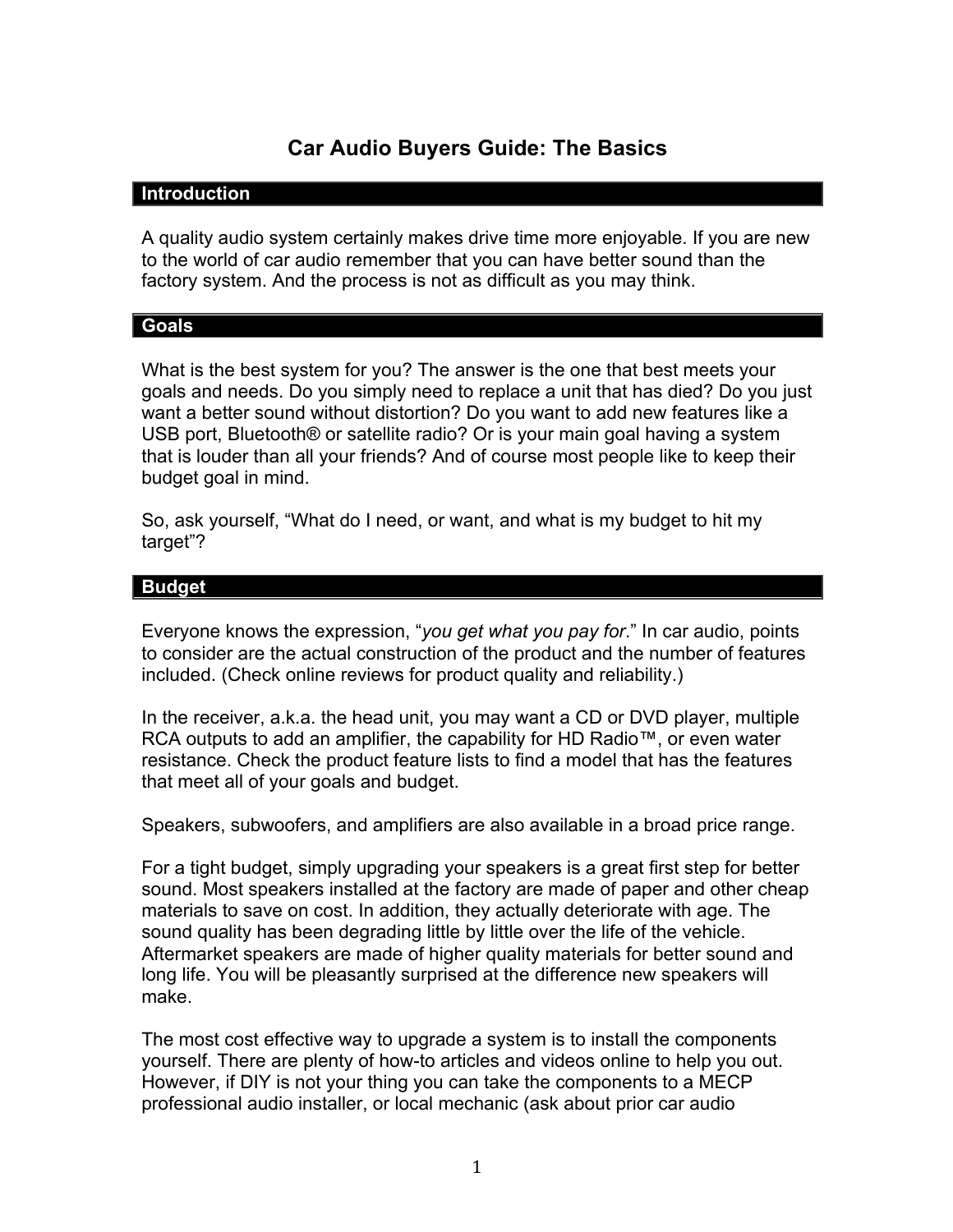installation experience). Keep in mind the costs for a professional to install your new system as you look at your overall budget.

### **Key Concepts For Aftermarket Audio Installation**

The aftermarket audio industry has adopted standards that greatly simplify upgrading your audio system.

Head units from every major manufacturer are built to a standardized size. DIN is the designation for sizing. Head units are designated as Single Din or Double Din.

| <b>DIN size</b> | Width'                         | Height                      | Depth |
|-----------------|--------------------------------|-----------------------------|-------|
| Single DIN      | $7\frac{1}{8}$ "<br>$178$ mm   | $2\frac{1}{8}$<br>(50mm)    | NA    |
| Double DIN      | $7\frac{1}{8}$ "<br>$(178)$ mm | $4\frac{1}{4}$<br>$'100$ mm | NA    |

Vehicle dash openings come in different configurations compared to the standardized sizes of aftermarket products. A dash kit is used to modify the receiver to DIN specifications. These kits are produced of high quality materials and blend nicely into the factory dash.

In addition to the standardization of head unit sizes, there is an industry standard for the colors used in audio wiring. The color codes used on aftermarket car stereo connector harnesses conform to the E.I.A (Electronics Industry Association) standards. These colors often differ from the non-standardized wiring colors used by vehicle manufacturers. For the most part, simply match the wire colors when assembling the connectors. Wires are joined by using simple crimp-type butt connectors or by soldering (best method). Always refer to your stereo owner's manual for specific wiring details before making any connections.

Modern vehicles have much more digital technology than the "good ol' days". Many features, such as steering wheel controls, are not simple switches but use more sophisticated electronic signals to communicate with the receiver and/or the vehicle's onboard computer. No worries. Interfaces are available and simple to install that allow the various electronic components to "talk" to one another so that your steering wheel controls, warning chimes, or OnStar continue to function normally.

And as for speakers, many aftermarket speakers will fit directly into factory openings. If not, inexpensive adapters are available to adapt them to the factory openings.